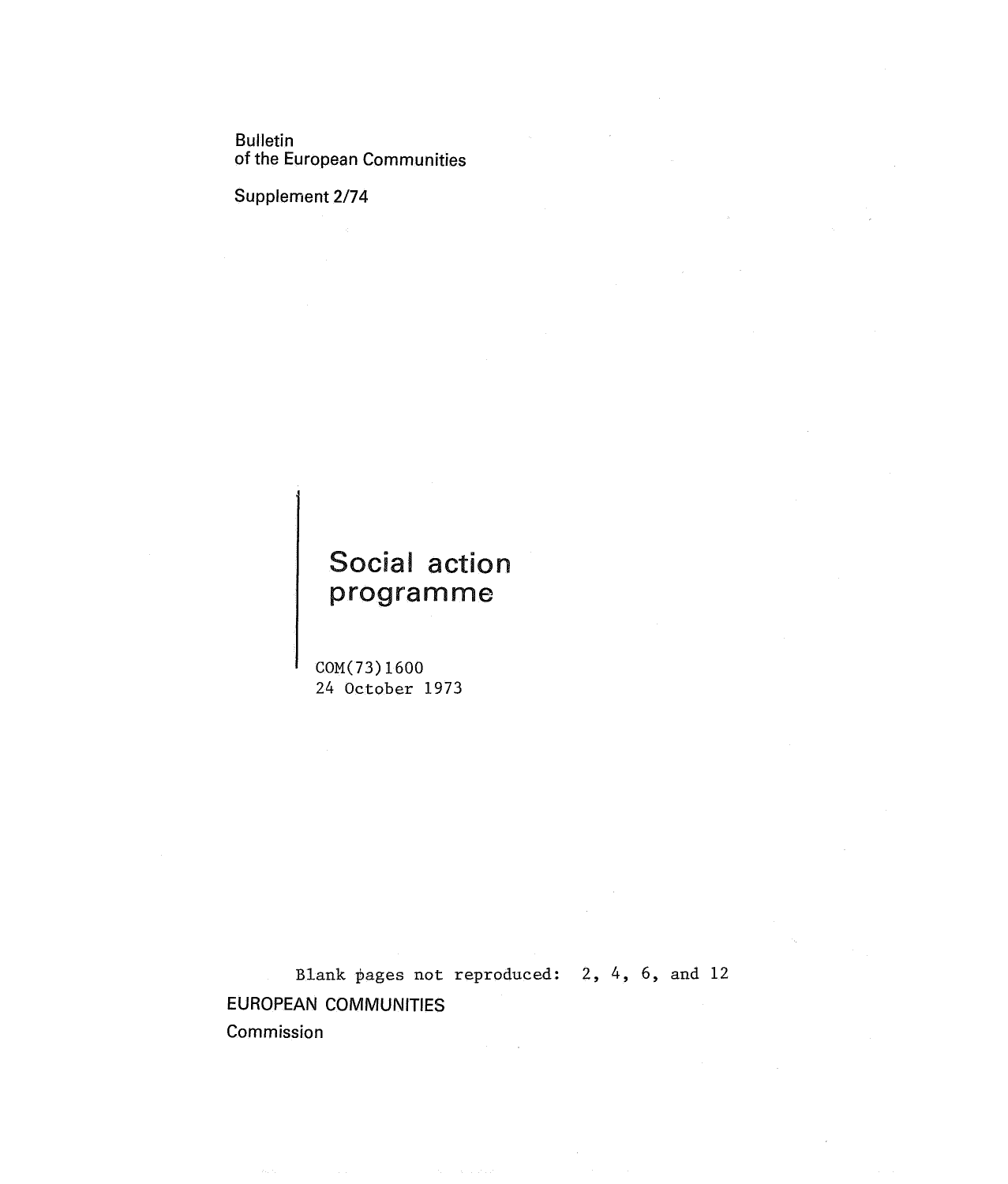# contents

| Resolution of the Council of 21 January 1974 concerning a<br>social action programme<br>$\sim$ $\sim$ $\sim$                                                                                                                                                                                                                     |          |
|----------------------------------------------------------------------------------------------------------------------------------------------------------------------------------------------------------------------------------------------------------------------------------------------------------------------------------|----------|
| Social action programme submitted by the Commission to the<br>Council on 25 October 1973<br><u>and the second contract of the second contract of the second contract of the second contract of the second contract of the second contract of the second contract of the second contract of the second contract of the second</u> | 11       |
| Social action programme .<br>$\mathcal{A}=\mathcal{A}=\mathcal{A}=\mathcal{A}=\mathcal{A}=\mathcal{A}$                                                                                                                                                                                                                           | 13       |
| - Annex I: list of actions on which immediate proposals will<br>be put to the Council $\cdots$ , $\cdots$ , $\cdots$ , $\cdots$                                                                                                                                                                                                  | 20       |
| - Annex II: details of the priority actions on which the<br>Commission considers that the Council should decide in the<br>period 1974-1976<br>$\mathcal{A}$ . The set of the set of the $\mathcal{A}$                                                                                                                            |          |
| - Annex III: details of other supporting actions                                                                                                                                                                                                                                                                                 | 21<br>29 |
| - Annex IV: list of actions for which proposals are already                                                                                                                                                                                                                                                                      |          |
| being discussed in the Council                                                                                                                                                                                                                                                                                                   | 36       |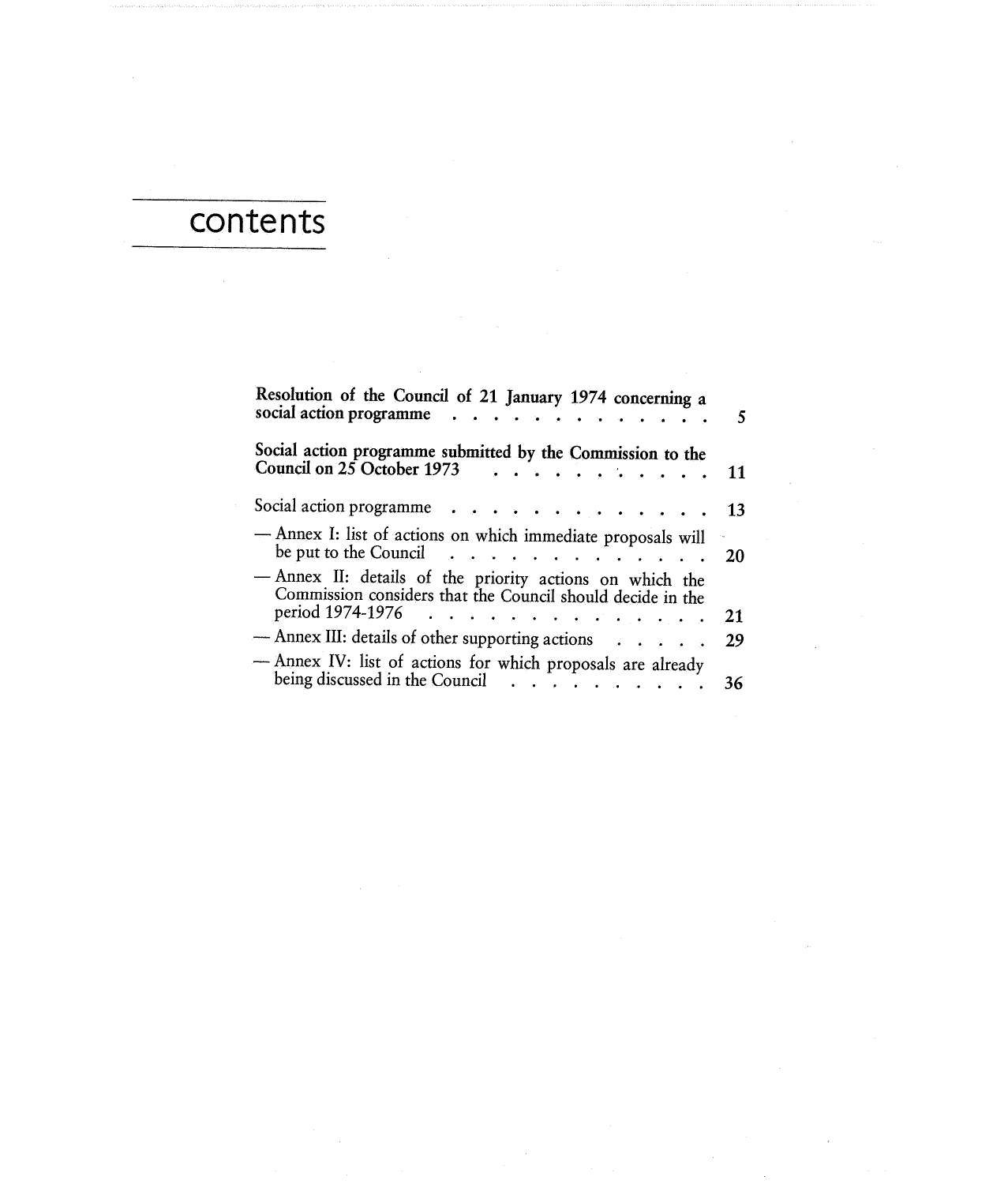Resolution of the Council of 21 January <sup>1974</sup> concerning a social action programme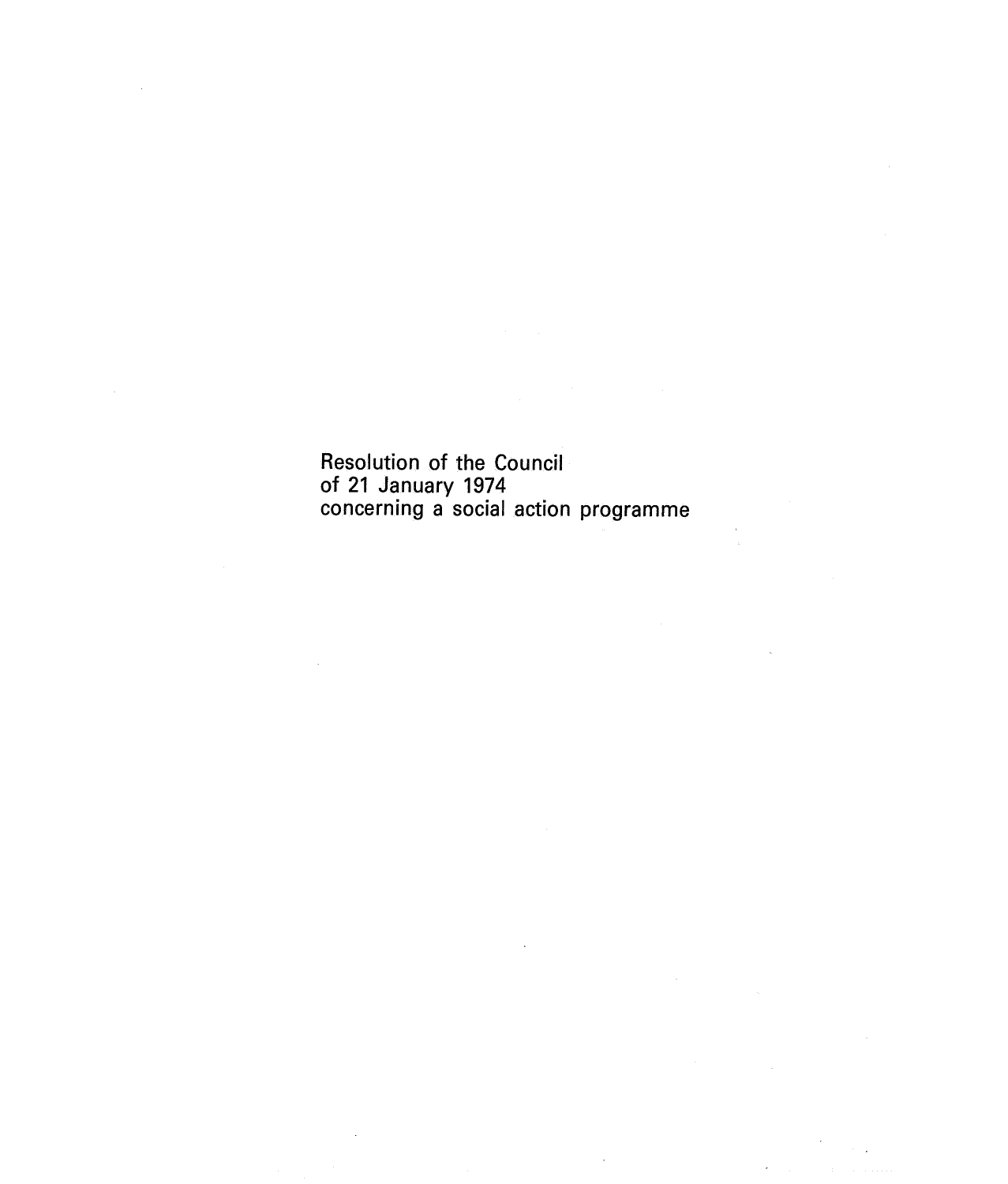The Council of the European Communities,

Having regard to the Treaties establishing the European Communities;

Having regard to the draft from the Commission;

Having regard to the Opinion of the European Parliament;

Having regard to the Opinion of the Economic and Social Committee;

Whereas the Treaties establishing the European Communities assigned to them tasks with relevance to social objectives;

Whereas, pursuant to Article 2 of the Treaty establishing the European Economic Community, the European Economic Community shall have as a particular task to promote throughout the Community a harmonious development of economic activities, a continuous and balanced expansion, an increase in stability and an accelerated raising of the standard of living;

Whereas the Heads of State or of Government affirmed at their conference held in Paris in October 1972 that economic expansion is not an end in itself but should result in an improvement of the quality of life as well as of the standard of living;

Whereas the Heads of State or of Government emphasized as one of the conclusions adopted at the abovementioned conference that they attach as much importance to vigorous action in the social field as to the achievement of Economic and Monetary Union and invited the Community institutions to draw up a social action programme providing for concrete measures and the corresponding resources particularly in the framework of the European Social Fund on the basis of suggestions put forward by the Heads of State or Government and the Commission at the said Conference;

Whereas such a programme involves actions designed to achieve full and better employment the improvement of living and working condi-

tions and increased involvement of managemen<sup>t</sup> and labour in the economic and social decisions of the Community, and of workers in the life of undertakings;

Whereas actions described in the above programme should be implemented in accordance with the provisions laid down in the Treaty, including those of Article 235 of the Treaty establishing the European Economic Community;

Having regard to the wishes expressed by management and labour;

Whereas, irrespective of serious threats to employment which may arise from the situation obtaining at the time of adoption of this resolution, and without prejudice to the results of any future studies or measures, the Community should decide on the objectives and priorities to be given to its action in the social field over the coming years;

Takes note of the Social Action Programme from the Commission

Considers that vigorous action must be undertaken in successive stages with a view to realizing the social aims of European union, in order to attain the following broad objectives: full and better employment at Community, national and regional levels, which is an essential condition for an effective social policy; improvement of living and working conditions so as to make possible their harmonization while the improvement is being maintained; increased involvement of management and labour in the economic and social decisions of the Community, and of workers in the life of undertakings

Considers that the Community social policy has an individual role to play and should make an essential contribution to achieving the aforementioned objectives by means of Community measures or the definition by the Community of objectives for national social policies, without however seeking a standard solution to all social problems or attempting to transfer to Community level any responsibilities which are assumed more effectively at other levels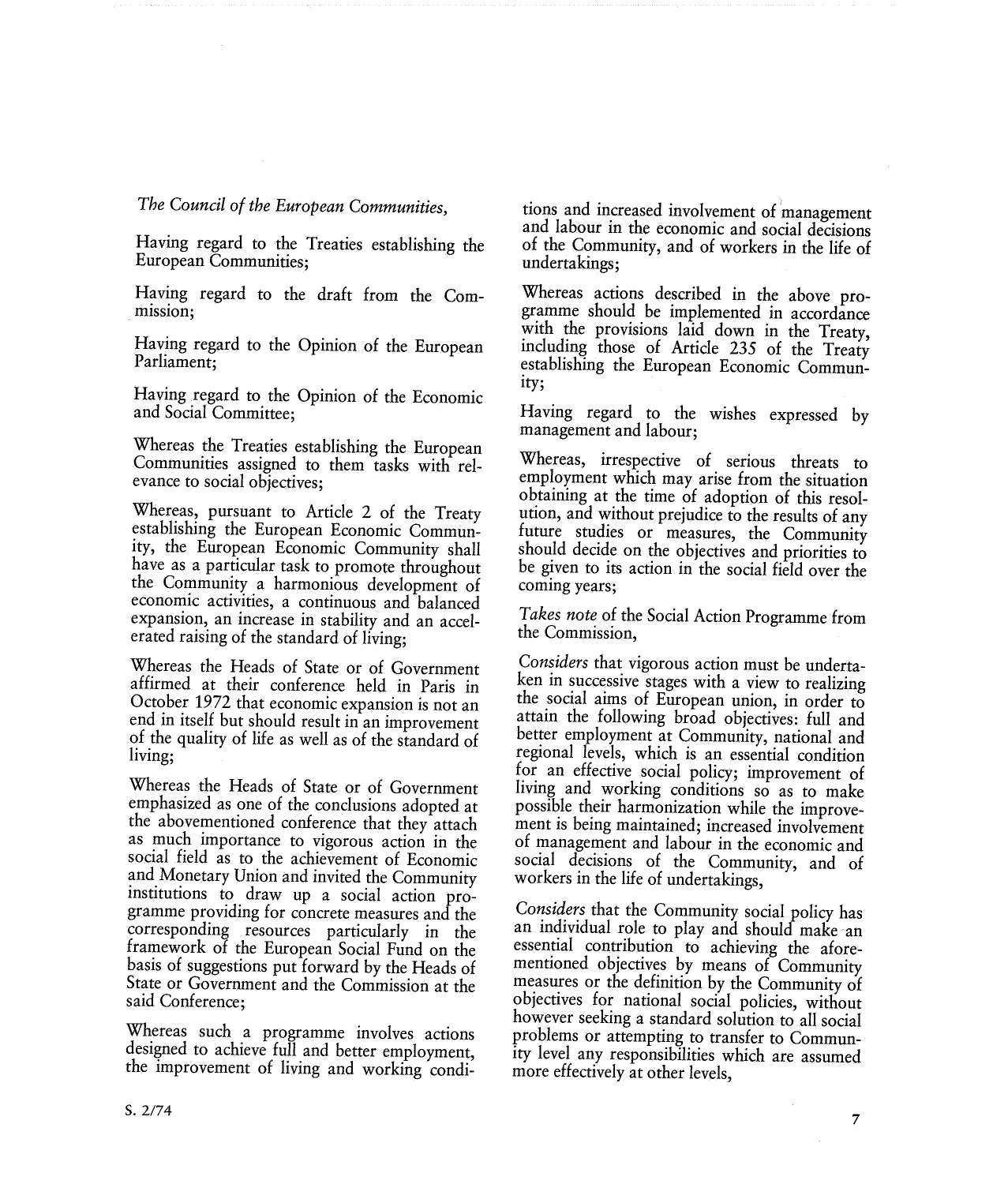Considers that social objectives should be a constant concern of all Community policies,

Considers that it is essential to ensure the consistency of social and other Community policies so that measures taken will achieve the objectives of social and other policies simultaneously,

Considers that, to achieve the proposed actions successfully, and particularly in view of the structural changes and imbalances in the Community, the necessary resources should be provided, in particular by strengthening the role of the European Social Fund,

Expresses the political will to adopt the measures necessary to achieve the following objectives during a first stage covering the period from 1974 to 1976, in addition to measures adopted in the context of other Community policies:

#### Attainment of full and better employment in the Community

(i) to establish appropriate consultation between Member States on their employment policies, guided by the need to achieve a policy of full and better employment in the Community as a whole and in the regions;

(ii) to promote better cooperation by national employment services;

(iii) to implement a common vocational train-<br>ing policy, with a view to attaining progressively the principal objectives thereof, especially approximation of training standards, in particular by setting up a European Vocational Train. ing Centre;

(iv) to undertake action for the purpose of achieving equality between men and women as regards access to employment and vocational ing conditions, including pay, taking into account the important role of management and labour in this field;

(v) to ensure that the family responsibilities of all concerned may be reconciled with their job aspirations;

(vi) to establish an action programme for migrant workers and members of their families which shall aim in particular:

(a) to improve the conditions of free movement within the Community of workers from Member States, including social security, and the social infrastructure of the Member States, the latter being an indispensable condition for solving the specific problems of migrant workers and members of their families, especially problems of reception, housing, social services, training and education of children;

(b) to humanize the free movement of Community workers and members of their families by providing effective assistance during the various phases, it being understood that the prime objective is still to enable workers to find employment in their own regions;

(c) to achieve equality of treatment for Community and non-Community workers and members of their families in respect of living and working conditions, wages and economic rights taking into account the Community provisions in force;

(d) to promote consultation on immigration policies vis-a-vis third countries;

(vii) to initiate a programme for the vocational and social integration of handicapped persons, in particular making provisions for the promotion of pilot experiments for the purpose of rehabilitating them in vocational life, or where appropriate, of placing them in sheltered industries and to undertake a comparative study of the legal provisions and the arrangements made for rehabilitation at national level;

(viii) to seek solutions to the employment problems confronting certain more vulnerable categories of persons (the young and the aged);

(ix) to protect workers hired through temporary employment agencies and to regulate the activities of such firms with a view to eliminating abuses therein;

(x) to continue the implementation of the Council's conclusions on employment policy in the Community and particularly those concern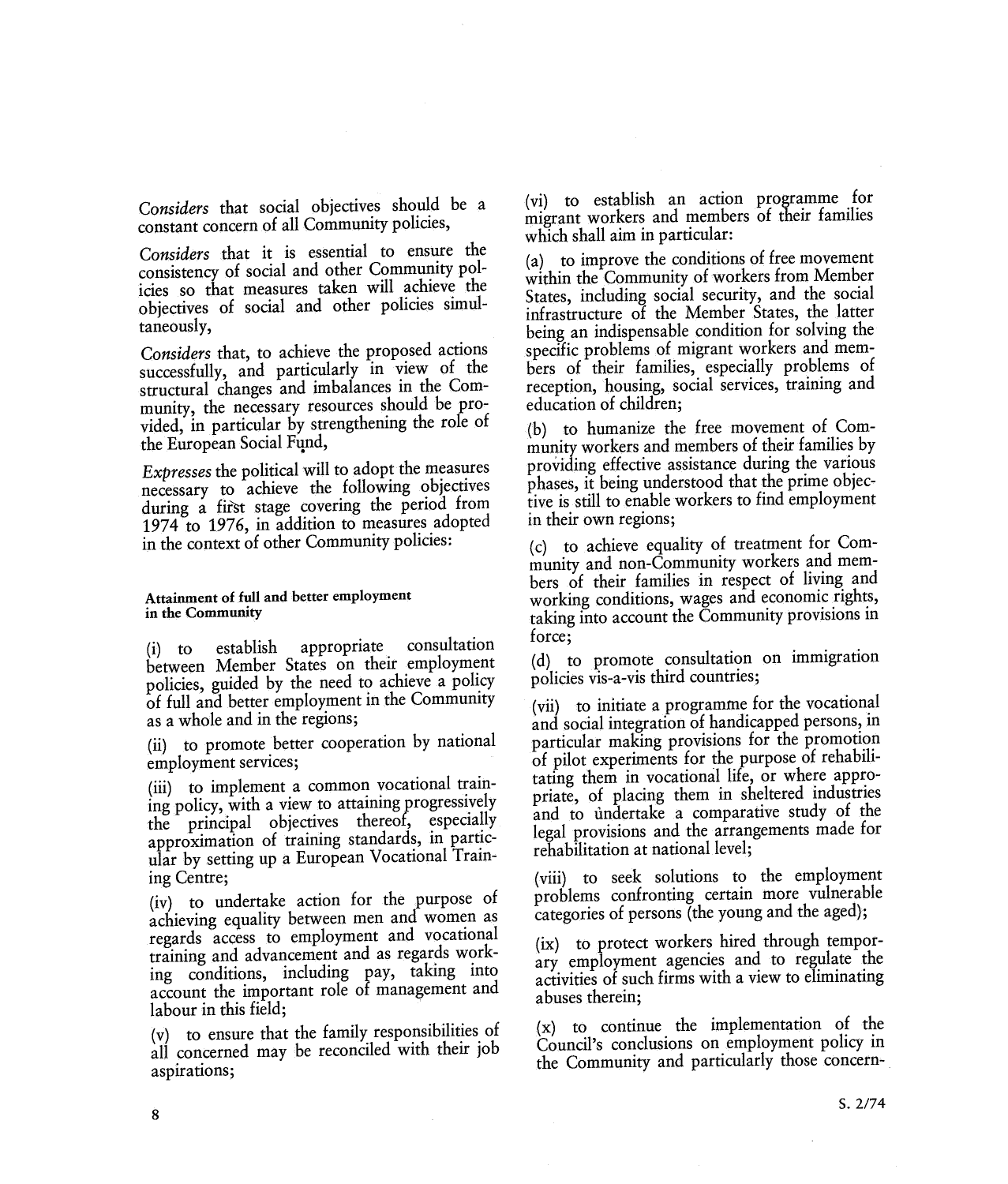ing the progressive integration of the labour markets including those relating to employment statistics and estimates.

Improvement of living and working conditions so as to make possible their harmonization while the improvement is being maintained

(i) to establish appropriate consultations between Member States on their social protection policies with the particular aim of their approximation on the way of progress;

(ii) to establish an action programme for workers aimed at the humanization of their living and working conditions, with particular reference to:

(a) improvement in safety and health conditions at work;

(b) the gradual elimination of physical and psychological stress which exists in the place of work and on the job, especially through improving the environment and seeking ways of increasing job satisfaction;

(c) a reform of the organization of work giving workers wider opportunities, especially those of having their own responsibilities and duties and of obtaining higher qualifications;

(iii) to persevere with and expedite the implementation of the European Social Budget;

(iv) gradually to extend social protection, par. ticularly within the framework of social security schemes, to categories of persons not covered or inadequately provided for under existing schemes;

(iv) to promote the coordination of social security schemes for self-employed workers with regard to freedom of establishment and freedom to provide services;

(vi) to invite the Commission to submit a report on the problems arising in connection with coordination of supplementary schemes for employed persons moving within the Community;

(vii) progressively to introduce machinery for adapting social security benefits to increased prosperity in the various Member States;

(viii) to protect workers' interests, in particular with regard to the retention of rights and advantages in the case of mergers, concentrations or razionalization operations;

(ix) to implement, in cooperation with the Member States, specific measures to combat poverty by drawing up pilot schemes.

Increased involvement of management and labour in the economic and social decisions of the Community, and of workers in the life of undertakings

(i) to refer more extensively to the Standing all questions with a fundamental influence on employment;

(ii) to help trade union organizations taking part in Community work to establish training and information services for European affairs and to set up a European Trade Union Institute;

(iii) progressively to involve workers or their representatives in the life of undertakings in the Community;

(iv) to facilitate, depending on the situation in the different countries, the conclusion of collec. tive agreements at European level in appropriate fields;

(v) to develop the involvement of management and labour in the economic and social decisions of the Community,

Lays down the following priorities among the actions referred to in this Resolution:

Attainment of full and better employment in the Community

: The establishment of appropriate consulta. tion between Member States on their employment policies and the promotion of better cooperation by national employment services.

2. The establishment of an action programme for migrant workers who are nationals of Member States of third countries.

3. The implementation of a common vocational training policy and the setting up of a European Vocational Training Centre.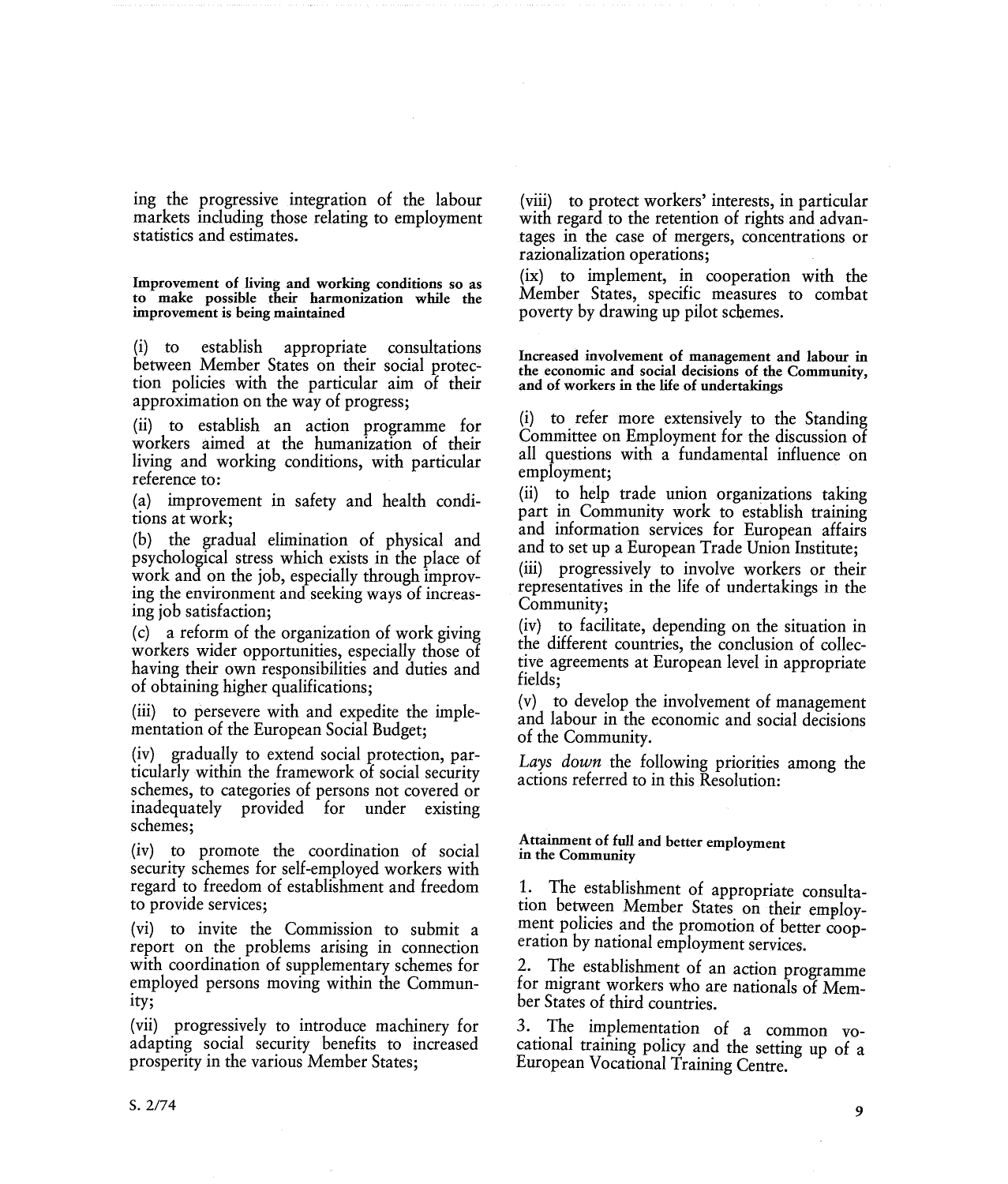4, The undertaking of action to achieve equality between men and women as regards access to employment and vocational training and advancement and as regards working conditions including pay,

Improvement of living and working conditions so as to make possible their harmonization while the improvement is being maintained

5. The establishment of appropriate consultations between Member States on their social protection policies,

6. The establishment of an initial action programme, relating in particular to health and safety at work, the health of workers and improved organization of tasks, beginning in those economic sectors where working condi. tions appear to be the most difficult.

7, The implementation, in cooperation with the Member States, of specific measures to combat poverty by drawing up pilot schemes.

Increased involvement of management and labour in the economic and social decisions of the Community, and of workers in the life of undertakings

8. The progressive involvement of workers or their representatives in the life of undertakings in the Community.

9. The promotion of the involvement of management and labour in the economic and social decisions of the Community.

Takes note of the Commission's undertaking to submit to it, during 1974, the necessary proposals concerning the priorities laid down above;

Takes note of the Commission's undertaking to submit to it, before 1 April 1974, proposals relating to:

(i) an initial action programme with regard to migrant workers;

(ii) the setting up of a European Vocational Training Centre;

(iii) a directive on the harmonization of laws with regard to the retention of rights and advantages in the event of changes in the ownership of undertakings, in particular in the event mergers;

Notes that the Commission has already submit ted to it proposals relating to:

(i) assistance from the European Social Fund for migrant workers and for handicapped workers

(ii) an action programme for handicapped workers in an open market economy,

(iii) the setting-up of a European General Industrial Safety Committee and the extension of the competence of the Mines Safety and Health Commission;

(iv) a Directive providing for the appraxi mation of legislation of Member States concern ing the application of the principle of equal pay for men and women,

(v) the designation as an immediate objective of the overall application of the principle of the standard 40-hour working week by 1975, and the principle of 4 weeks annual paid holiday by 1976,

(vi) the setting up of a European Foundation for the improvement of the environment and of living and working conditions

(vii) a Directive on the approximation of the Member States' legislation on collective dis missals.

Undertakes to act, at the latest five months after the Commission has informed the Council of the results of its deliberations arising from the opinions given by the European Parliament and the Economic and Social Committee, if such consultations have taken place, or, if such con. sultations have not taken place, at the latest nine months from the date of the transmission of the proposals to the Council by the Commission;

Takes note of the Commission's undertaking to submit to it before 31 December 1976 a series of measures to be taken during a further phase.<sup>1</sup>

<sup>&</sup>lt;sup>1</sup> OJ C 13 of 12.2.1974.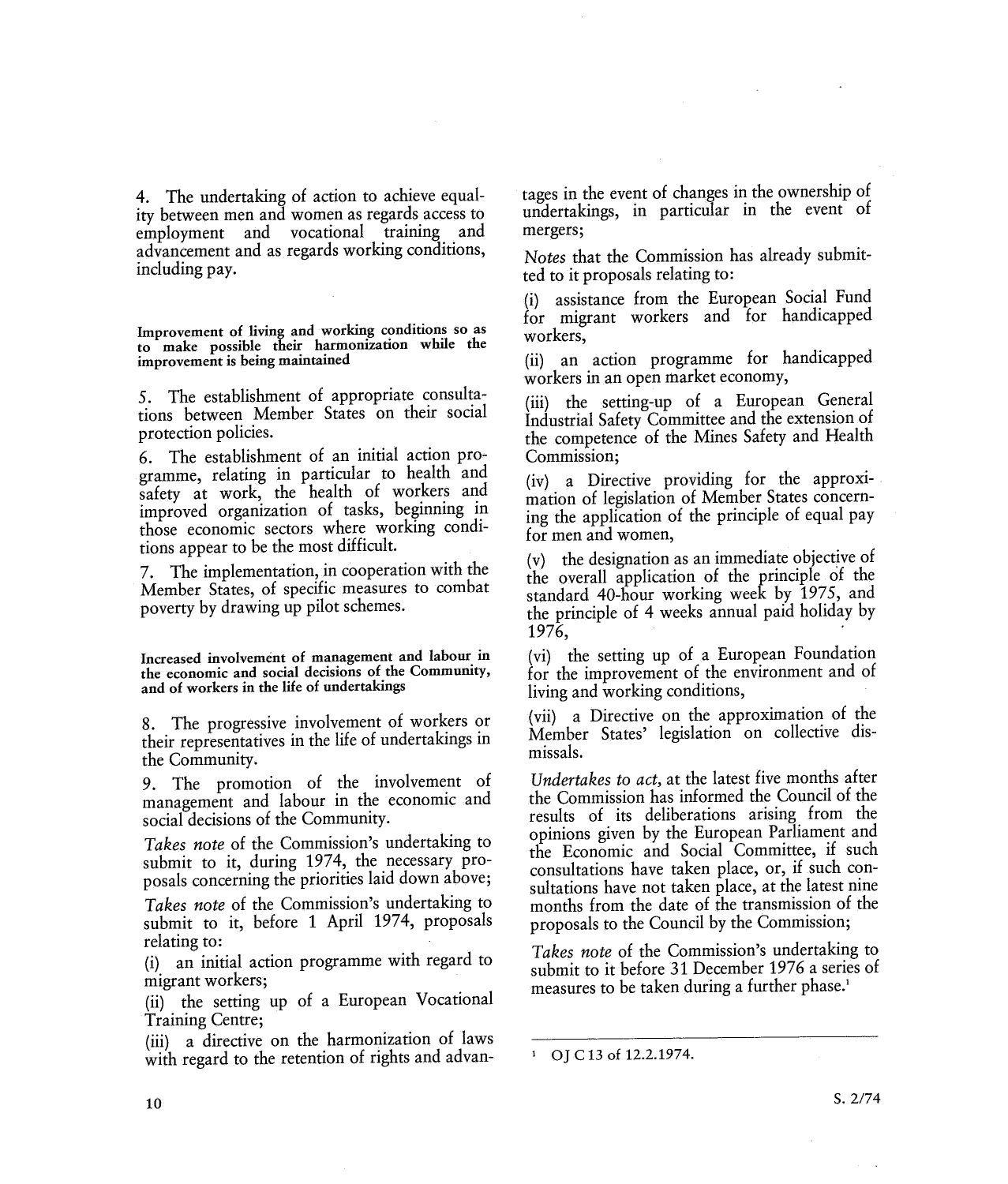Social action programme (submitted by the Commission to the Council on 25 Octaber 1973)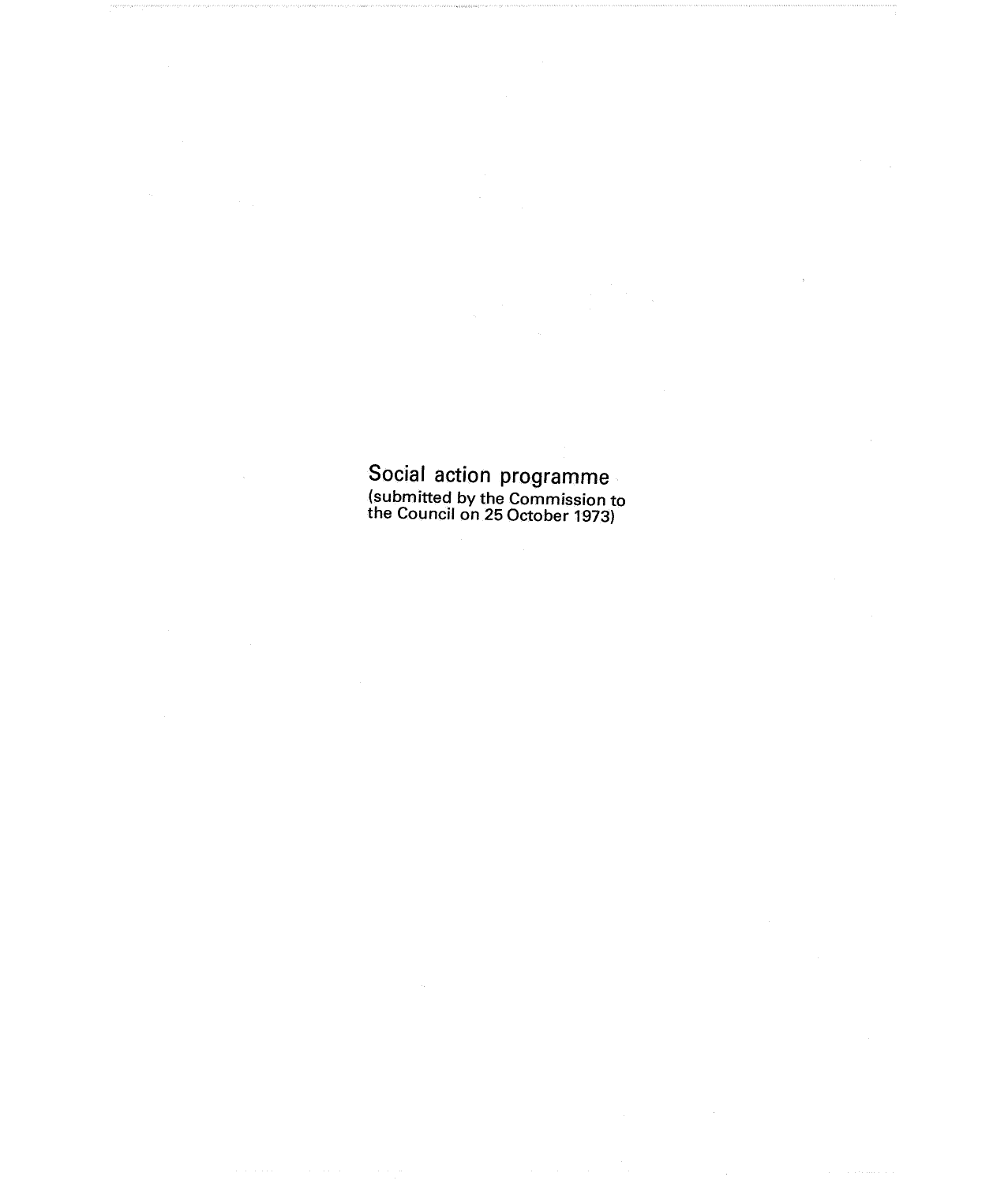1. Since its inception the European Community has achieved a substantial increase in the rate of economic growth, which has literally trans- formed the life and the face of Europe and brought to the great majarity of its people higher living standards and wider horizons,

2. But greater prosperity has not resolved the social problems of the Community, and indeed<br>in some cases it has exacerbated them. There<br>are the problems of those regions and groups which have not fully participated in the general advance, and which, in some cases, find themselves falling further and further behind, There are continuing, and in some cases worsening, problems over the distribution of income and wealth within the Community, and over worker participation within industry. There are problems caused by the failure of the infrastructure in some sectors to keep pace with the demands on it. And then there are the problems caused by growth itself-problems of industrial pollution, of a deteriorating environment, of a conflict of values in some cases between industry and society, disruptions to the pattern of life, and a growing dependence on migrant workers whom society is not always ready to accept as citizens while it continues to require their services to maintain its standard of living,

3. Unless these problems-of inequalities and of the unacceptable by-products of growth-can be resolved, economic growth will fail to provide the improved quality of life which our peoples rightly expect from it. Indeed, it may be impossible to maintain the rhythm of growth itself in face of the social pressures and resistance it generates. Economic growth and an active programme of social reform are not antithetic. The purpose of economic growth should be to widen the range of social options available to the peoples of the Community by bringing about a continuing rise in living standards and the quality of life. Unless the process of growth can be put more fully at the services of society, growth itself may become politically unacceptable.

4. It is not the Commission's aim to centralize the solutions of all the social problems of the

Community, nor would it wish to see introduced a single social policy tackling all social problems in the Community in a uniform manner. Nor does the Commission propose the transfer to<br>Community level of responsibilities and functions carried out more appropriately at other levels. Equally, the proposals in this Action Programme are not intended as a substitute for national policies. Rather, each Action is envis aged, and will need to be examined, in the context of what individual Member States are doing and can be expected to do within the limits of their resources.

Nor daes this Action Programme seek to mitigate the responsibilities of Member States within the social field,

5. On the other hand, there are problems in the social field which are common to all Member States and which could best be dealt with on a Community basis rather than in isolation; the number of these problems will grow with the<br>increasing integration of the economies of the Member States as progress is made towards economic and monetary union, The Community's economic relations with the rest of the world produce their own internal reactions, As the liberalization and expansion of world trade goes steadily forward, and our relatians with the developing countries are enabled to grow policies of trade and aid, so structural adjustments come about in the Community economy itself. It has been recognized in all Member States that this whole process demands a more active Community social policy if the well-being of all the peoples of the Community is to be maintained. Furthermore, without Community solidarity, the less-favoured Member States and regions will find it increasingly difficult to solve their problems; serious disparities in the rate of social progress and social standards between Member States could distort competition and thus retard the development of full economic union. It is, therefore, clear that close and continuous collaboration between national administrations and Community institutions is going to be increasingly necessary in the manths and years ahead, Similar callaboration, as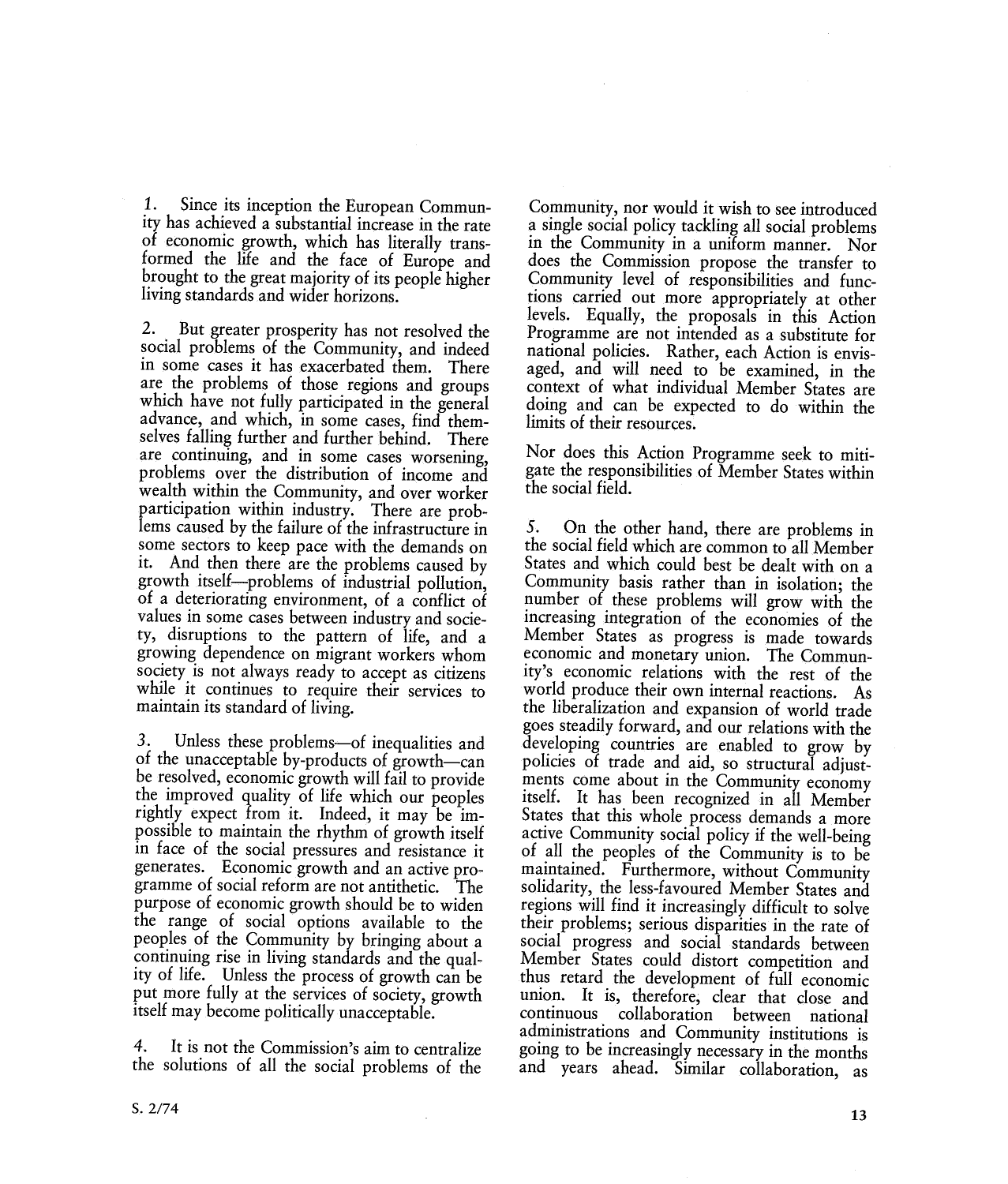already stated, is necessary between the Social Partners and the Community institutions, both globally and in individual sectors.

6. The preamble ta the final declaration of the Canference of Heads of State or Government in Paris in October 1972 states:

Economic expansion is not an end in itself, Its firm aim should be to enable disparities in living conditions to be reduced. It must take place with the participation of all Social Partners. It should result in an improvement of the quality of life as well as in standards of living.'

### and further:

The Heads of State or Government emphasize that they attach as much importance to vigorous action in the social field as ta the achievement of the economic and monetary union. They thought it essential to ensure the increasing involvement of the Social Partners in the economic and social decisions of the Community. They invited the institutions, after consulting the Social Partners, to draw up, between now and 1 January 1974, a programme of action providing for concrete measures and the correspanding resources, particularly in the framework of the Social Fund...'

In the light of this communique, the need for a continuing commitment of all Member States to an active programme of social reform at Community level is clear and inescapable,

This Action Programme represents a response to the Summit mandate, following the 'Guidelines drawn up by the Commission on 18 April 1973 and subsequently discussed with the Council of Ministers and Social Partners.

7. Of course, this Action Programme does not represent the first writing on a 'tabula resa'. The establishing Treaties contain specific social provisions on the strength of which a number of actions are now in hand or planned as earlier outlined in the Commission paper 'Preliminary Guidelines for a Social Policy Pro-<br>gramme in the Community',<sup>2</sup> published in February 1971. The Treaties' powers of action on the social side, however, appear inadequate for some of the purposes of this Programme, and the Commission accordingly feels the Article 235 procedure should certainly be resorted ta if need be. As for the *financial instruments* of the policy and the terms of reference of the Social Fund, these were deliberately expanded in 1972 to enable the Fund to act as a more positive instrument for employment policy. As matters now stand it remains the main instrument in social policy, and its resources must therefore be increased to be commensurate with the Summit aims, Other financial instruments at the Com. munity's disposal include the ECSC Treaty's retraining and redevelopment provisions, the operations of the European Investment Bank and the EAGGF Guidance Section, Community-aided social and medical research under the ECSC and Euratom Treaties, and the future Regional Development Fund, Furthermore it may be recalled that among the praposals in the Science and Technology Action Programme which the Commission submitted to the Council in August 1973 is one for an outline research programme on the medical side,

8. Nevertheless, it is the case-as the Summit Conference communiqué indicates—that there is<br>now a greater sense of priority and urgency about social policy in the Community. The reasons are those set out in the paragraphs above: the fact that the Community has now reached a stage in its economic and social development when it can, and indeed must, afford to question more critically the pattern and<br>the costs of economic growth and the distribution of its resources. One must also bear in mind that our Community is today not only<br>richer, but also better educated and informed. With better education and information come increased, and entirely legitimate demands for a more just society and a better quality of life.

I Supplement 4/73 - Bull. Ec.

Supplement 2/71 - Annex to Bull. EC 4-1971.  $\mathbf 2$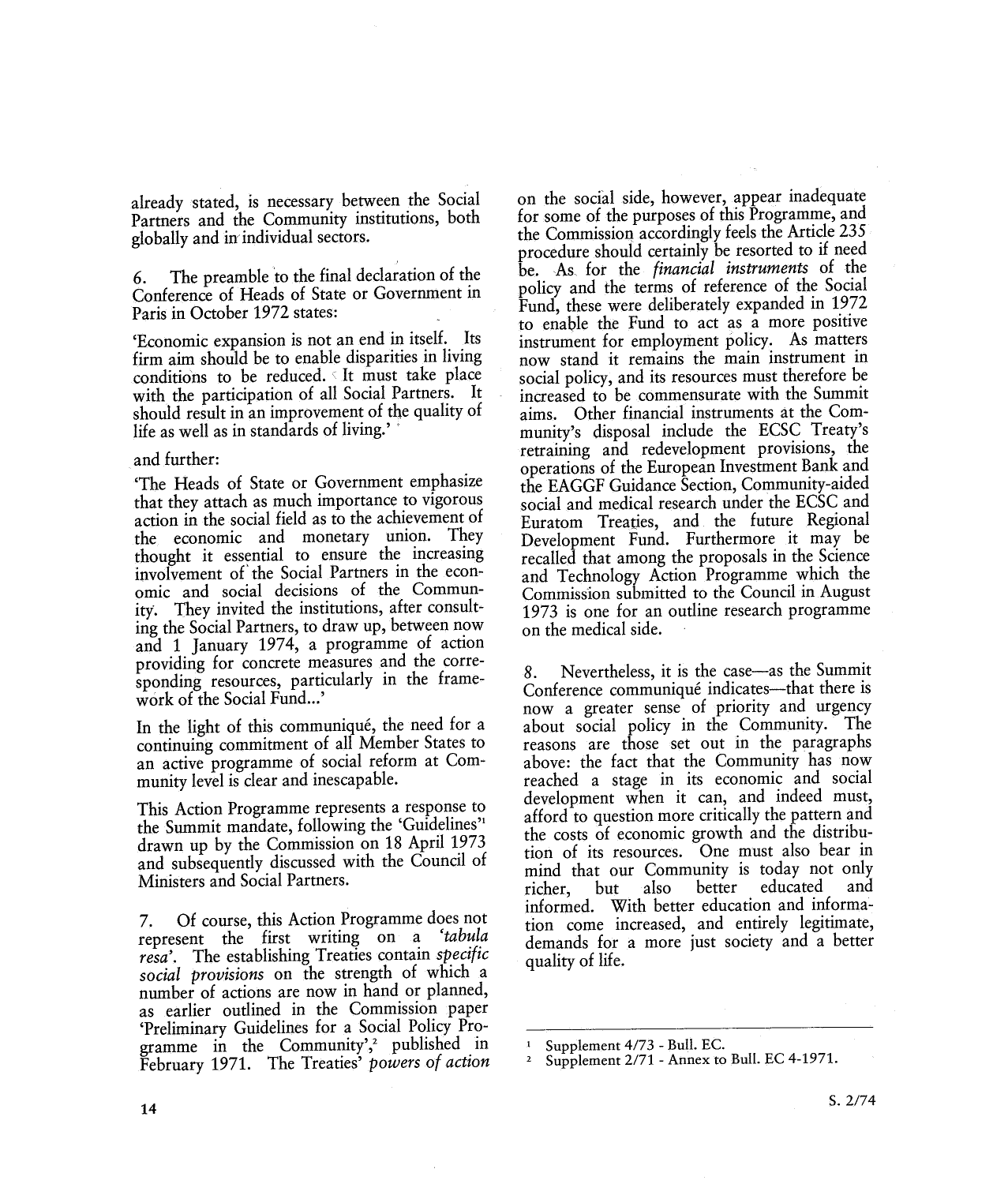9. The three main objectives of an autonomous Social Action Programme which emerged from the discussions at the Summit Conference and which were spelt out in the 'Guidelines for aSocial Action Programme' are:

(i) full and better employment;

(ii) improvement of living and working conditions;

(iii) greater participation of workers and employers in the economic and social decisionsof the Community.

The relationship between the different Actions in the Programme is set out below under each ofthese three headings.

## Full and better employment

10. Full employment must be a primary aim. It is the responsibility of governments and the Community to ensure full employment through adequate economic and financial pol icies. The objective must be to create enoug<sup>h</sup> jobs for the present and future working population of the Community, so that no worker is forced by economic pressures to migrate in search of work. This is why the Commission on the one hand, envisages in its proposals in the field of regional policy the setting up of incentives for the creation of new jobs and, on the other hand, seeks to emphasize, in this present programme, the vigorous role of social policy in this field through the development of the necessary corresponding actions,

But job creation by itself will not be enough to achieve and maintain full employment in the Community. The European integration process technological developments and many other factors will continue to cause many structural changes in the employment market, bringing about the disappearance of many existing jobs and the demand for new skills. Without an active social and employment policy there is a danger that the structural imbalances which exist at present will become more serious.

This calls for a more imaginative approach to the concept of full employment. Training to enable a worker to realize his full potential is in any case a basic human need and right, and an essential aspect of the educational objectives of the Community. This need is highlighted by the risk of insecurity arising from the changes listed above, and the opportunities for better employ ment that these changes can provide, At the same time, better training facilities will also benefit industry in the Community in helping it to adapt more efficiently to a rapidly changing technological and market situation, while the pravision of a trained labour force is essential for the successful development of the regions. Social policy instruments must be especially concerned with the human aspects of the overall strategy for full employment, that is, they must ensure access to the employment best suited to individual capacities and to the collective wellbeing. A more dynamic Community policy on vocational guidance, vocational training, retrain ing and rehabilitation is therefore of great impor. tance.

The Commission envisages a number of new initiatives in various fields to give vocational training a wider imyortance, The Propose<sup>d</sup>European Centre for Vocational Training (Action  $II_2$ ) will provide an essential operational instrument for developing a common policy on vocational training, in particular by improving the exchange of information, promoting researchand coordinating training standards and qualifications. Apart from the expansion of training facilities where the need is greatest, improvementof training methods must depend not only on the workers' acceptance that training is necessary but on the solution of the problems posed. bypossible loss of earnings during a period of vocational training or retraining. That is why the Commission attaches so much importance to the introduction of general training incentivesinvolving income guarantees (Action II.).

For improving the situation of women at work, better vocational training and initial vocational guidance and more retraining facilities later onrepresent an indispensable but only partial sol. ution. It is necessary to create facilities at